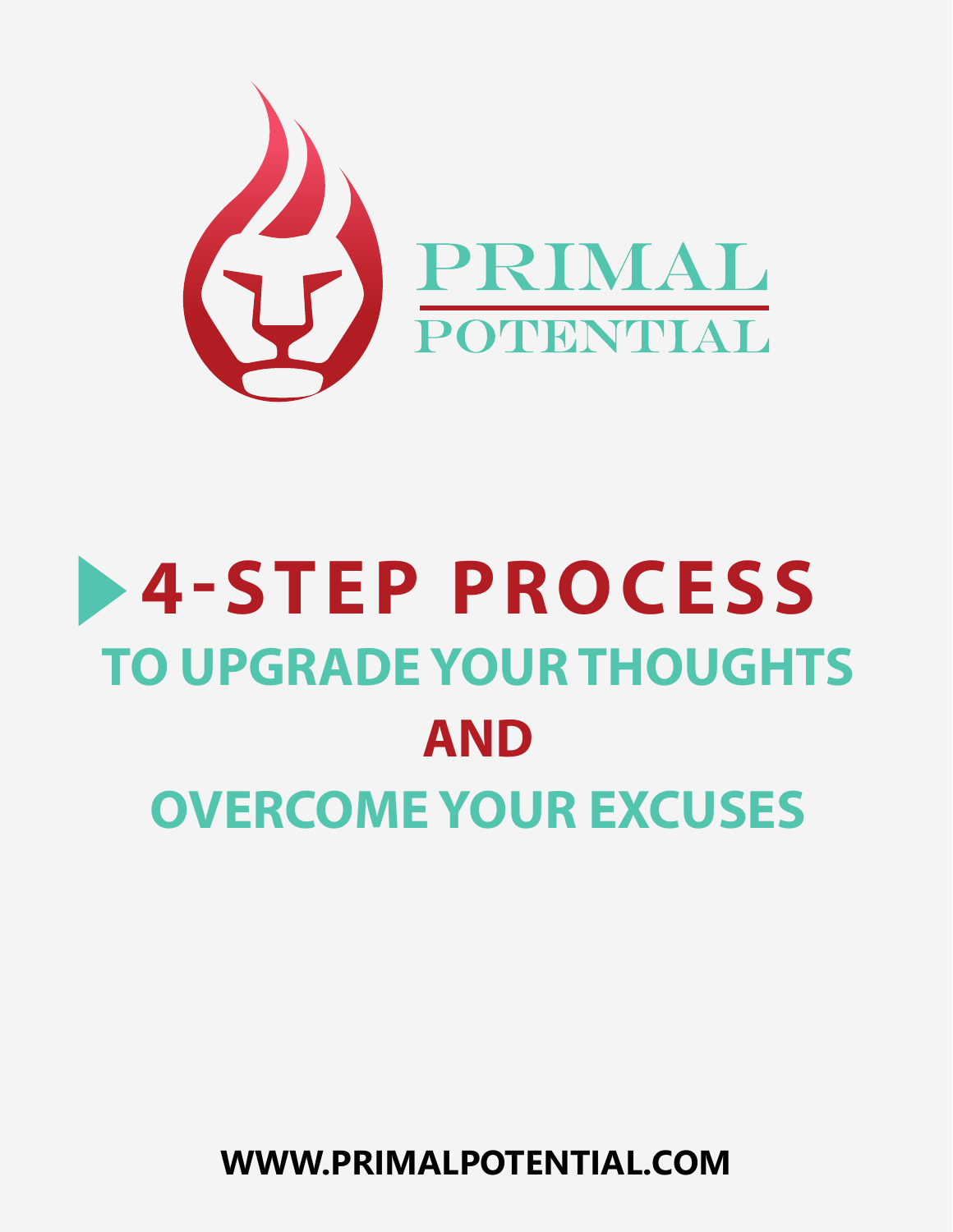

# **[If you'd rather listen to this in audio form than read it,](http://traffic.libsyn.com/primaldailymotivation/excuses_whitepaper.mp3)  PLEASE CLICK HERE.**

You know what to do. You have amazing intentions. You want that goal and feel like you'd do anything to achieve it!

…except, it seems, the work required.

You know what you should be doing it, but you don't hold your own feet to the fire to get it done. What is holding you back? Your excuses.

The reality is, it doesn't matter how great (or how poor) your plan is if you continue to submit to excuses, exceptions and delay.

Excuses block results and foster frustration and self-doubt.

It's easy to feel trapped by the cycle of making a plan, gearing up to crush it, starting strong and then talking yourself into an excuse or exception…again.

I want to help you end that that cycle. You don't need a better plan and you don't need more motivation. You have to overcome the allure of your most familiar and practiced excuses.

## **Why Do You Make Excuses?**

**Excuses are simply stories.** They are the way by which you talk yourself out of the work.

The only reason they have power in your life is because you submit to them. You agree with them. You tell the story and accept it as true.

The excuses feel easy, sometimes even automatic, because they are familiar. Rehearsed. Practiced. You've put in a lot of repetitions telling this same story and agreeing with it.

Ultimately, excuses are the permission slip you write yourself to do (or not do) whatever it is you want in that moment.

You are the excuse-maker and the excuse-taker.

You are also the only one who can be the excuse-breaker.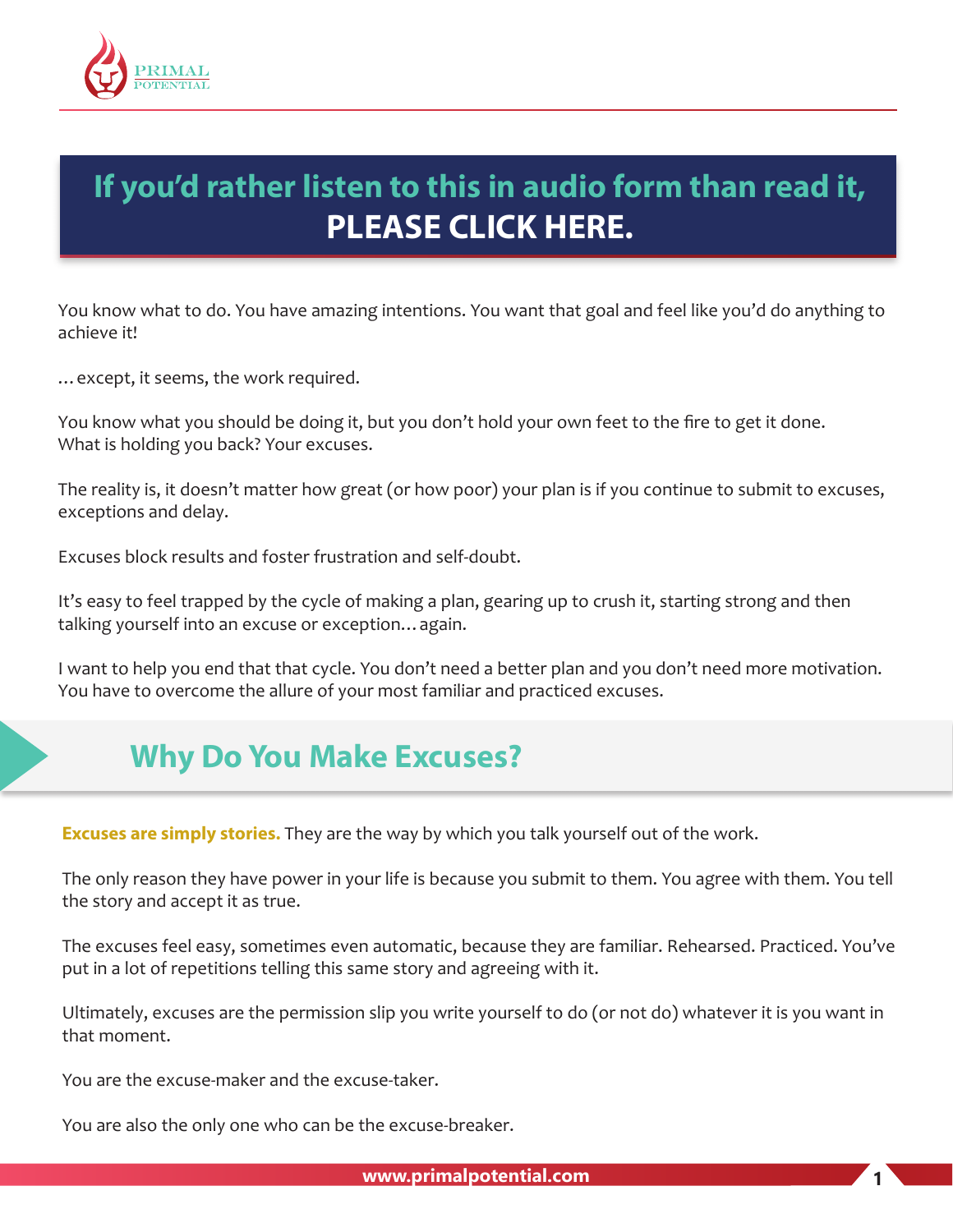

As I'm sure you've realized, knowing that isn't the same as doing something about it.

**So:** how do you break this pattern? How do you notice the excuse as an excuse and rally to go in a different direction?

How do you become someone who doesn't continuously submit to the excuses and exceptions? To change the excuse-making pattern, you need to see it more clearly.

# **Incomplete Thoughts**

#### **Excuses represent incomplete thoughts.**

When you create an excuse, you give yourself just enough information to support the decision you want to make.

- o I'm too tired.
- o I don't feel like it.
- o It was a hard day. I'll start tomorrow.

Those stories represent just one small piece of the story, but certainly not the entire picture.

Let's say you decided ahead of time to go to the gym but after work, you're not feeling it and you think, *"I'm too tired. I just want to go home and rest."*

You've told just enough of the truth to make a case for what you want in a moment.

*Excuses are less about lack of discipline or desire and far more about how much of the truth you demand from yourself.* 

- o You didn't take into account why working out is important to you.
- o You didn't factor in how you'll feel if you break this promise.
- o You didn't include a consideration of your desire to stop making excuses.
- o You omitted the fact that working out is a way by which you increase energy.

Maybe you told yourself you were going to avoid sugar or indulgences today but soon find yourself telling a story about how this one thing won't hurt and you've been so good all day.

Again, you're serving up just one slice of the truth.

You left out the important fact that these are the exact stories holding you back from your goals.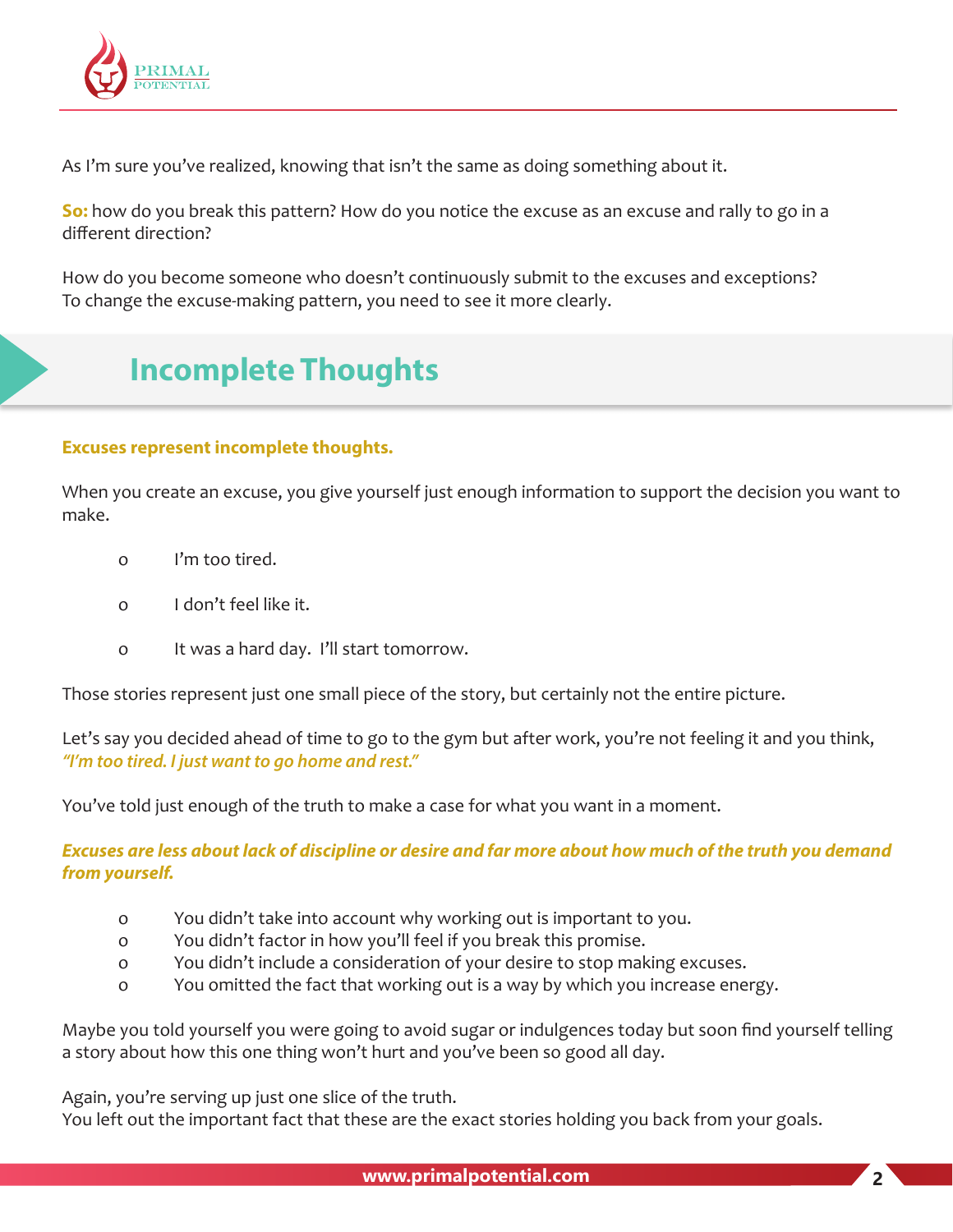

You're missing that piece of the truth you know to be true: that it's not the one thing that hurts, but the pattern of continuing to tell this story and submit to it as truth. You've conveniently disregarded the fact that eating well isn't a justification for not eating well.

Excuses are less about lack of discipline or desire and far more about how much of the truth you demand from yourself.

As you recognize familiar excuses, ask yourself if you're oversimplifying the truth. In what ways?

- o Are you looking at a convenient corner of the truth?
- o An emotional sliver of the truth?
- o A manipulated version of the truth?

*How much* of the truth do you demand from yourself?

Never lose sight of this powerful mantra:

#### *The answer isn't always the truth.*

In fact, some of your excuses are outright lies. Be willing to be honest about which of your excuses are entirely untrue.

How many times have you played the "I don't even care" card to justify what you want in a moment when you know full well that you actually care a lot?

If you've told yourself that you're going to eat better and you desperately want to lose weight but you come home after a tough day and start drafting the "I don't even care" excuse, you're straight up lying to yourself.

- o Is that true?
- o Is it true that I don't care?
- o What am I saying I don't care about?
- o Really?
- o Is this true or is it convenient?

Is it just a rational lie I'm using to rationalize? (More on that in *episode 557* of the Primal Potential podcast) Think of your excuses as answers and decide that you will practice *questioning your answers.* 

Don't reserve your practice for the area of your struggle. Practice on every answer you come up with.

Perhaps in a personal conflict you conclude, "He's a jerk!" That's your answer. Question it.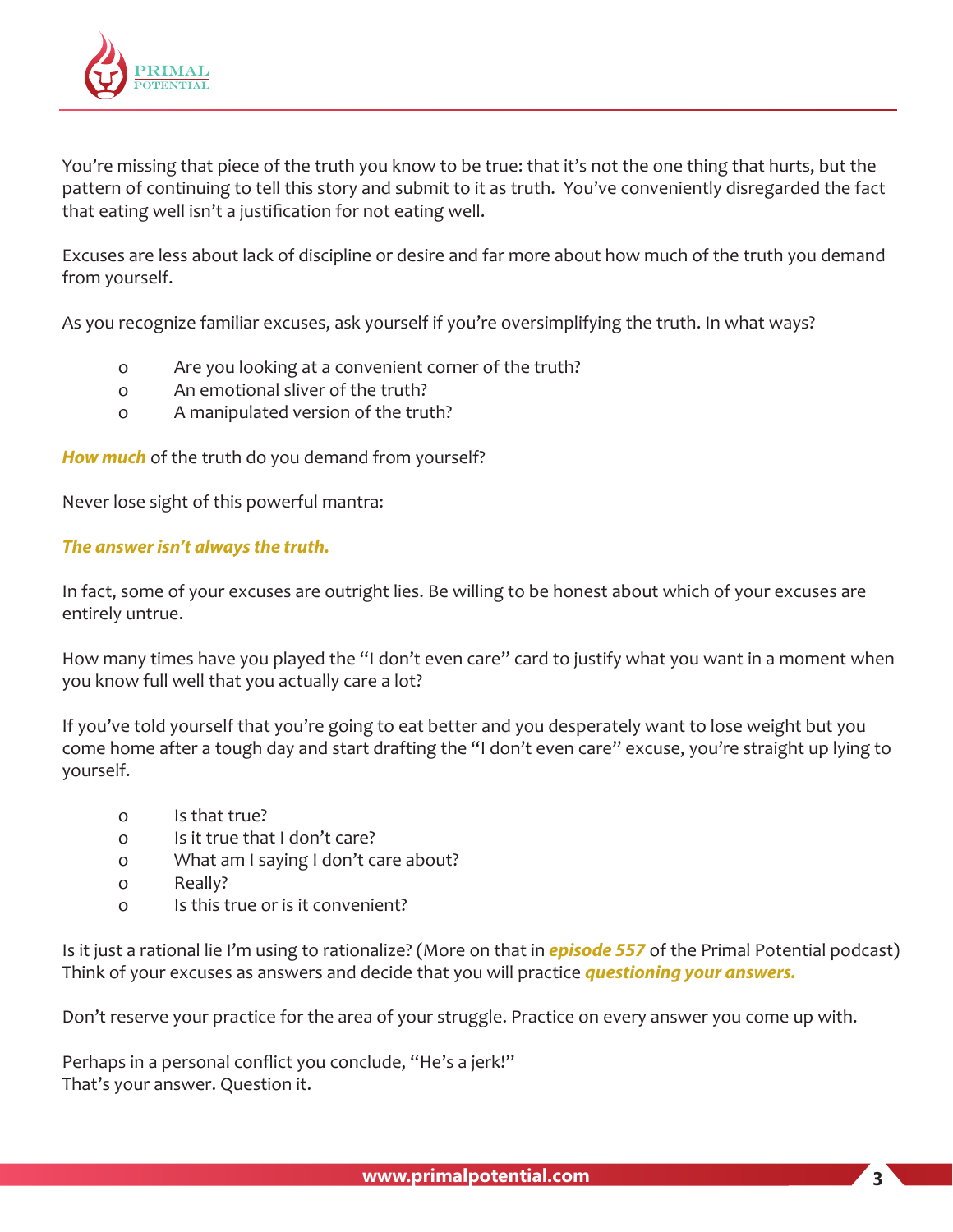

- o What else is true?
- o How might he be right?
- o How are my emotions influencing my thoughts?
- o In what way I am wrong in that?
- o What's the whole story?
- o What am I leaving out or not considering?

The next time your answer to yourself is, "I'll do better tomorrow", question it.

- o What does tomorrow have to do with today?
- o Is that a pattern that has worked for me before?
- o Might this be an opportunity to create a new pattern?
- o How will I feel about that choice tomorrow?
- o If I were acting as the version of me I want to be, would I put it off?

## **Consider the Middle**

Excuses often arise from a tendency to think in extremes or in an all-or-nothing context.

You either go to the gym or you skip your workout. You either eat super clean or you eat whatever you want. You either meditate for 10 minutes or there's just no time.

Overcoming excuses gets easier when you build in a practice of acknowledging the vast sea of options between your binary thoughts. Challenge yourself to identify as many "middle ground" options as you can.

It's not *either* that you go to the gym or you skip the workout. You could go to the gym for less time. You could workout at home. You could do 50 burpees where you are right now.

There are always more options you aren't considering. Create a practice of considering all the other options.

When you recognize an excuse or an all-or-nothing pattern of thought, take that as an opportunity to ask and answer, "What options am I not considering? What else is possible?"

Remember: the efficacy and value of these strategies depends on how often you use them. Don't reserve them for the areas of your life in which you struggle.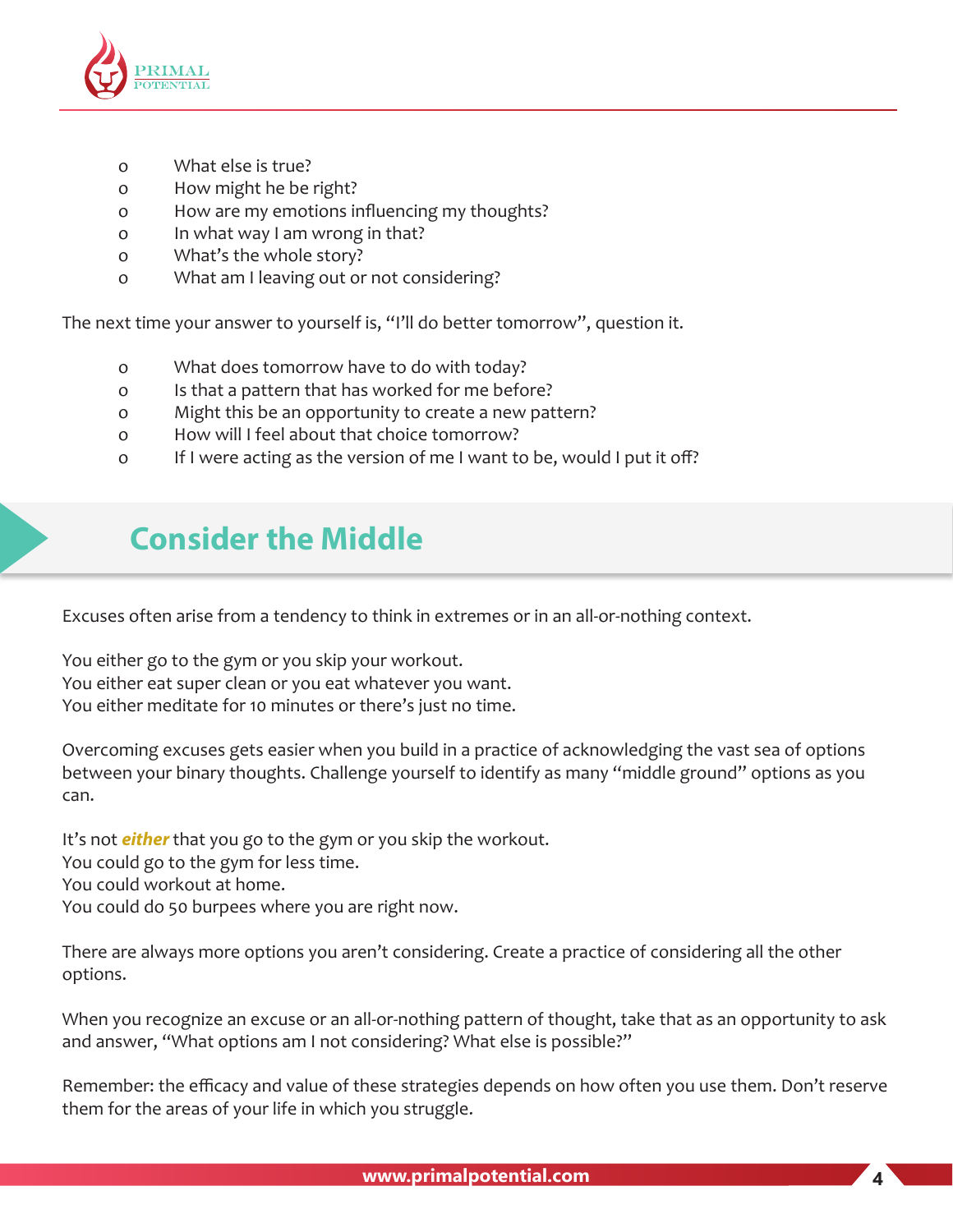

When you're in a meeting thinking, "That's a bad idea. They don't know what they're talking about." Challenge it.

- o What else might be true? What are you overlooking?
- o What's good about it?
- o What are all the options, beyond simply right and wrong or yes and no?
- o What are other pieces of the truth?

This might seem like a big shift in your thinking but we can simplify it down to a 4-step process.

- o Identify.
- o Question.
- o Pause.
- o Decide.

*Identify:* What are you most common excuses? What are cards you play - the ones that work best in your own life - to let yourself off the hook?

You can do this both in the moment and as a standalone exercise. If you're doing this as a standalone exercise, make a list of excuses you submit to. Be completely honest. This isn't a test and no one is judging you. They are there whether you acknowledge them or not, so let's just get them on paper.

If you're doing it in the moment, this step simply requires that you acknowledge you're in the process of talking yourself out of a promise you made or that you're in the process of using one of those excuses you had previously identified.

You're not trying to change your mind in the identify step, you're only increasing awareness.

*Question:* Is this the complete truth? Is it a corner of the truth? What else is true? Is this who and how I want to be?

There are no right or wrong questions to ask in the questioning stage. Try all sorts of questions and learn from the ones that help you the most. What you're trying to do in this stage is connect to the complete version of the story, versus the fraction of reality you were considering.

**Pause:** Whether you pause for 5 seconds or for 5 days, build in a non-acting habit.

You had your initial thought. You expanded your thoughts. Pause. Let it be. Break the habit of needing to immediately act.

#### **Decide:** So what, now what?

Now that you have a more complete version of the truth, what will you do about it? This isn't a forever decision, it's a right now decision. Do I have one more good choice in me?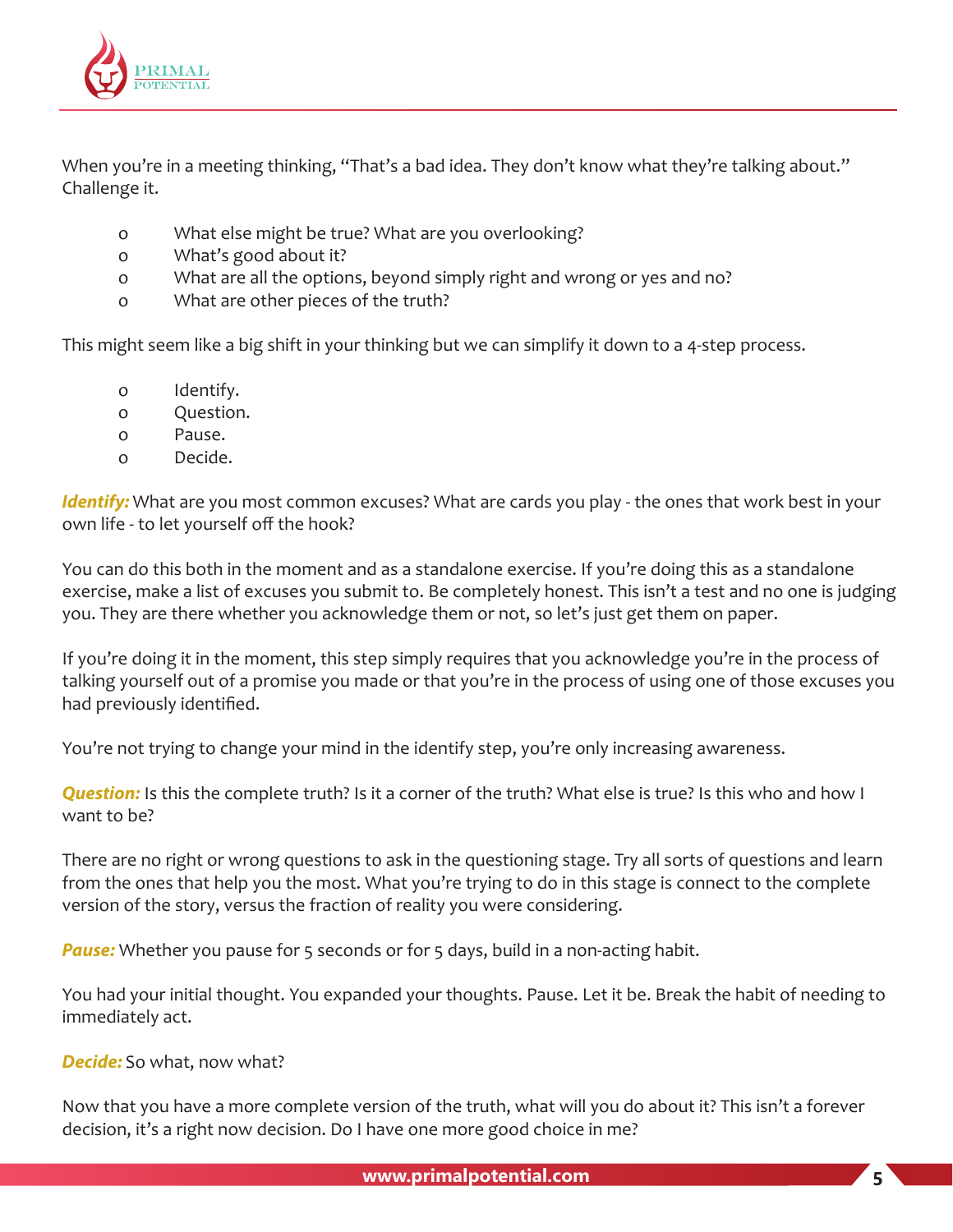

Let's use a specific excuse as an example:

You promised yourself you were going to start eating better today. You wake up and think, "I don't have time!" as you justify going through the drive-thru for a breakfast sandwich on the way to work.

*Identify:* "I don't have time" is one of my excuses I put on that list.

*Question:* Time is short - how is that related to a breakfast sandwich? Does being in a rush in any way relate to the quality of my food choices? Would it be possible to make a good choice and be in a rush? Does it have to be either or? Either I eat a "healthy" breakfast or I don't? What does the middle ground look like? Could I find a way to make this excuse untrue by being in a rush AND making a good choice? What would that look like?

**Pause:** Let it rest. Stop thinking. Don't react. Give yourself a few seconds, a few minutes or maybe even a few hours.

*Decide:* Now that I have a more complete version of the truth, what will I choose to do with it? What will move me forward?

Let's look at one more example.

You told yourself you were going to cut back on spending this week. No unnecessary purchases. But then you get that sale email in your inbox and you think, "I deserve it!"

*Identify*: "I deserve it" is one of those cards you play to talk yourself into breaking a commitment you made.

**Question:** What is it that I deserve? Why do I think I deserve to create more stress by purchasing something I shouldn't be spending money on right now? What is it about breaking a promise to myself that I think I deserve? What do I want most? Though I might feel I deserve that thing, what else is true? What other options are there?

*Pause:* Give it a little time. Don't decide, just wait and acknowledge the more complete version of the truth you've identified.

**Decide:** This situation is a chance to practice. What response will I rehearse?

As you go into this practice, the degree to which you're willing to be honest with yourself and think outside your familiar box of common thoughts is the degree to which these steps will be effective for you.

This practice should not be limited to your excuses. Practice this 4-step framework on any of your thoughts or interactions.